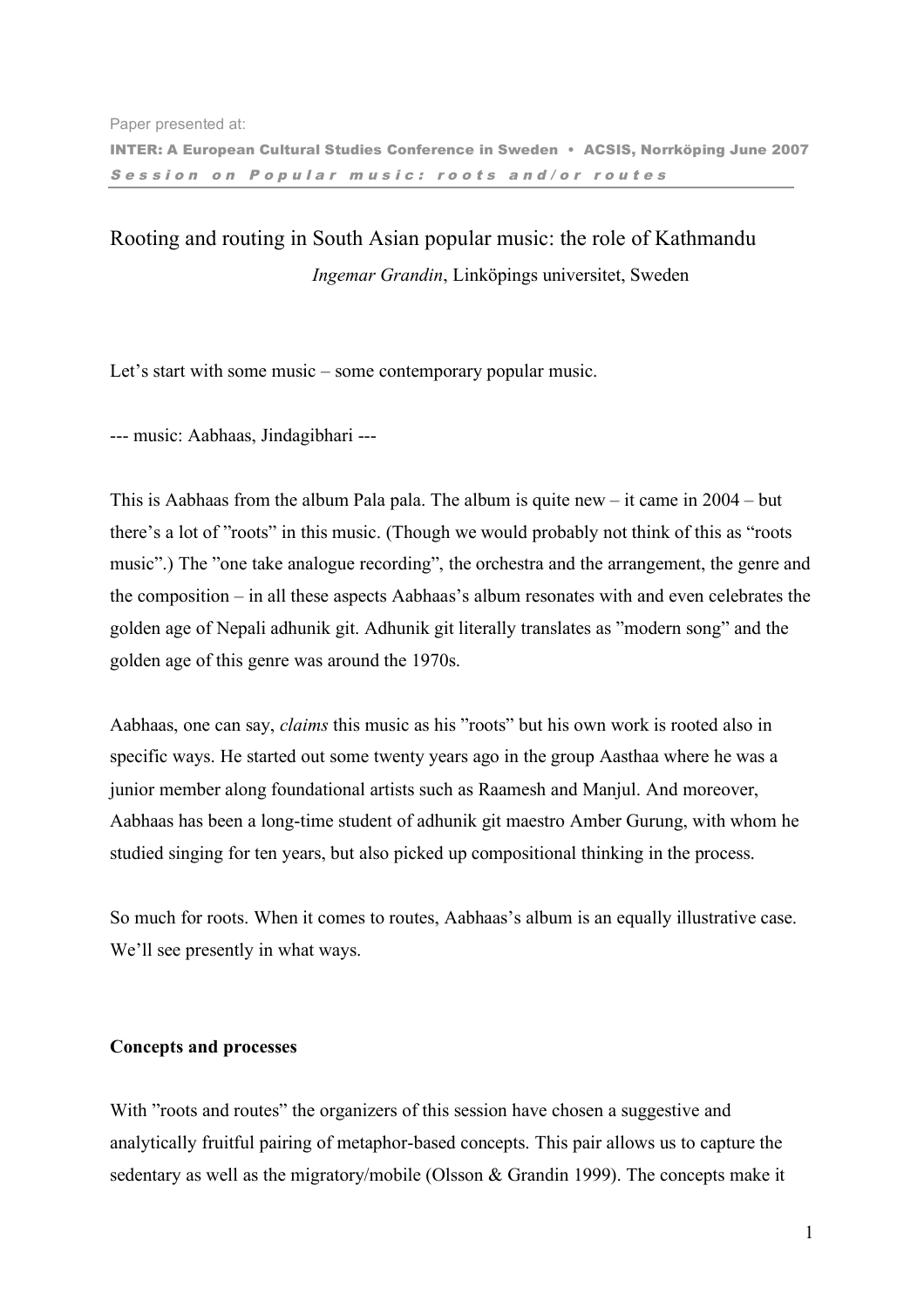easy for use to capture, in a shorthand way, what Arjun Appadurai (1990) theorized as various –scapes for global cultural flows in his seminal article on "Disjuncture and difference in the global cultural economy" – the interaction between the local and the global; between place and flows; the tensions between the processes of homogenization and heterogenization.

In a sociological context, Per Gustafson (2001) has reviewed this pairing as "two phenomena related to place – place attachment and physical mobility – and in particular the *relationship* [my italics] between these two phenomena" (p 667). Gustafson's article is a good starting point for exploration of this theoretical area. I will draw upon Gustafson's review of the relevant works (all quotes in the following paras is from Gustafson), but I'll apply it to music. In sociology and anthropology, Gustafson says, roots/routes has been used "for discussing how people and places are related to culture, often with a focus on such issues as race, ethnicity, minority politics, racism, hybridity, diaspora, migration, and identity." In the context of music, we can think of roots and routes as attributes of cultural matter as well as of people.

Roots and routes, Gustafson notes, points to two different perspectives and research traditions.

Roots. In the literature, place is a spatial entity that is "experienced and perceived as meaningful by one person alone or by a group of people". This can be anything from rooms to nations or even continents. Place attachment, as Gustafson notes, refers to affective, cognitive and behavioral bonds between individuals and place, to place-based community, territoriality, identity, roots. Following Malkki (1992) Gustafson sees roots as "part of a metaphorical system (including the soil, the land, and so forth) linking people to place, identity to territory".

In music, roots points similarly to the locally attached, to traditions (instruments, genres, artists) specifically belonging to a certain locality. "Folk" or "traditional" music is typically understood in this way, whether we talk about the nyckelharpa and Swedish folk fiddling, or about the Bauls of Bengal.

Today, with all the research on globalization, local-global interrelationships, migrants, travelers, tourists, social theorists are no longer so sure that place is this important. People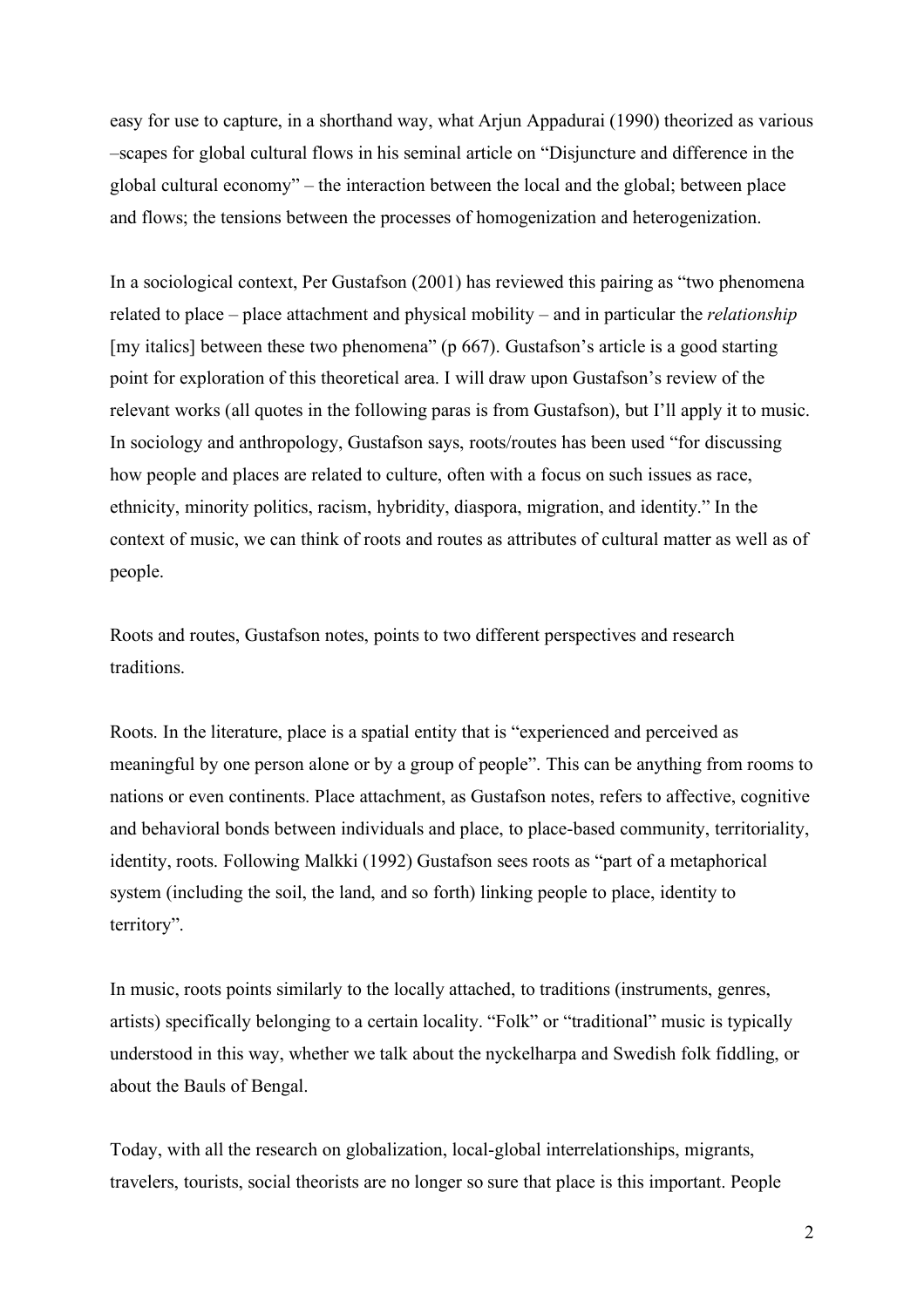seem increasingly mobile and their experiences are "disembedded" from physical locations. Here, Gustafson specifically points out Gilroy (1993), Hall (1995) and Clifford (1997) as scholars who have developed the notion of routes. With this notion, people's "mobility, their movements, encounters, exchanges and mixtures" come to attention.

It is not difficult to find musical cases that fit well with all this (see Grandin 1995, 2003). One could think of how various local shawm/kettledrum orchestras in Rajasthan, Nepal, and Malaysia are known under similar name and play similar-sounding music . Damai wedding orchestra is just a local version of the naqqarakhana or naubat . All this goes back to an orchestra which was used as symbol of power in the Bagdad caliphate and later in the days of the Delhi sultanate and the Mughals

Or one could think of the free reed principle for sound production (distinct from the way the reed is used in a clarinet or oboe) which is recent in Europe but age-old in East Asia. There is evidence that the Chinese free reed mouth-organ, known as sheng, originated well before 1000 BC. In 1777, this instrument was taken to Europe and inspired European instrumentmakers to experiment widely with free reed instruments. In fact, the sheng figures prominently in the pedigree of three very successful instruments: the accordion, the harmonica, and the free reed organ or harmonium. Harmoniums were mass-produced from about 1850, and were manufactured in different shapes and sizes, including small, portable instruments. It was not long until missionaries had brought harmoniums to the colonies: Africa and South Asia.

Stuart Hall thinks that we now see a move from roots to routes. In the domain of Western classical music, it is the other way round. You'll need good insights in European geography to follow the movements of the composers of the classical canon. Think of Mr. Handel, who presented his Italian operas to London audiences. Or of the Florenzian miller's son, Gianbattista Lulli, in the court of the Roi Soleil. When Machaut in 1337 settled down in Reims he had traveled widely in Europe. Dufay was in the Papal choir in Rome before taking up his assignment in Cambrai. Lassus of the Franco-Flemish school started out in Italy, went on to Antwerp and was based in Munich for the rest of his life – based because he continued to travel throughout his life. Schütz's carrer brought him from Cassels to Venice, Dresden and Copenhagen. Musical routes all over Europe were maintained already from the late medieval era. In the era of budding nationalism, of course, local roots were sought but even in this time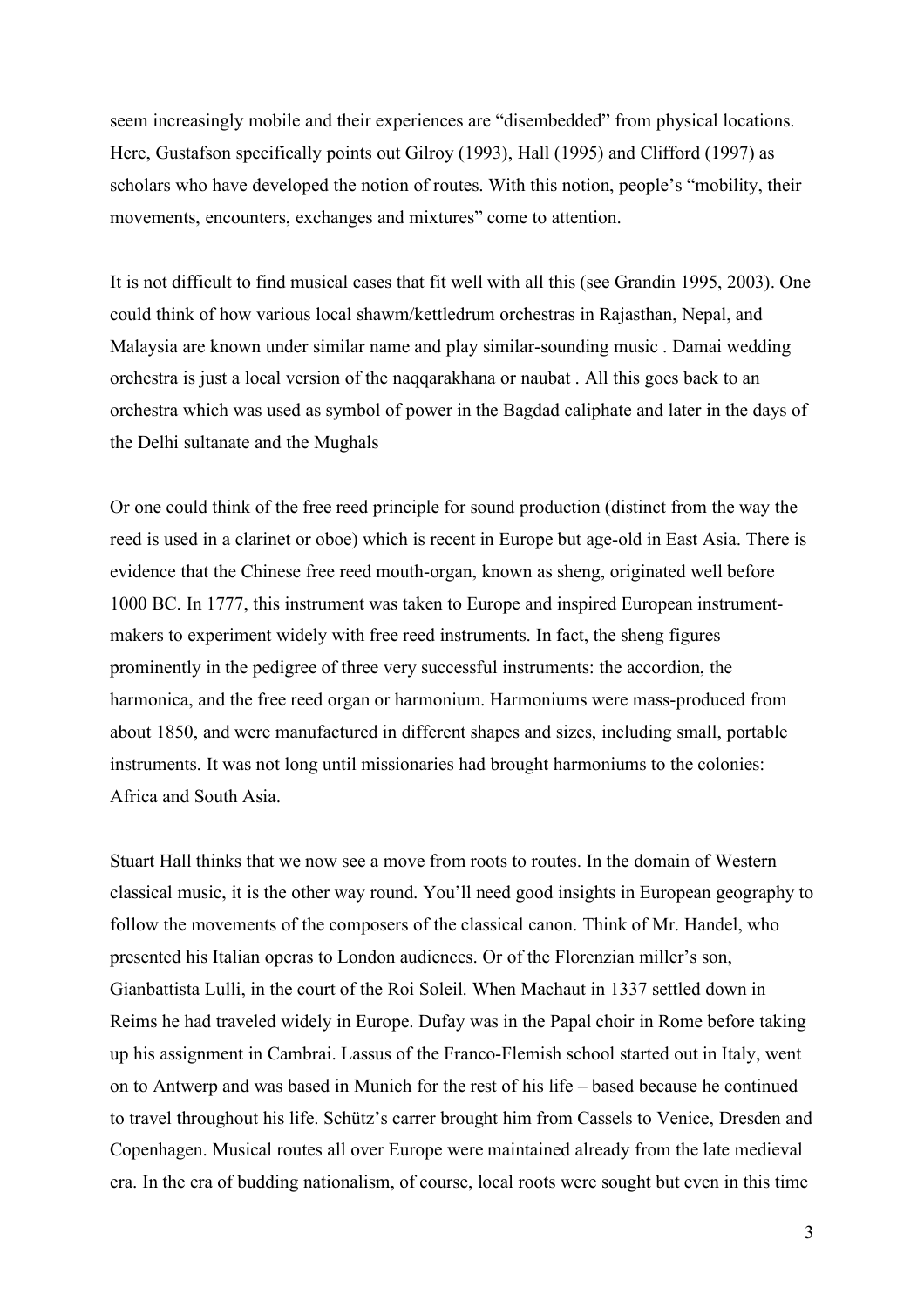the routes were kept open. Smetana worked in Gothenburg, Dvorak and many others went to the New World, Vaughan Williams studied in Berlin and Paris… Even Richard Wagner left the German cities to pick up an assignment in Riga – from where his debts drove him by way of Norway and London to a fresh start in Paris.

But roots and routes are not necessarily opposite processes. Both Gilroy and Clifford see them as complementary and "intertwined". It is in this way that I'll use them here. In fact, the metaphors of roots and routes – place and flow – capture eminently the nature of Nepali popular music and the role of Kathmandu in this music.

#### **Aims**

The case presented in this paper serves two aims. First, I want to shed some light upon one vibrant but rather little known regional scene of popular music, that of Kathmandu, Nepal. Second, I want to try out the roots/routes metaphor and concepts for an analysis of this scene.

## **Rooting – connecting with and claiming traditional roots**

Now, let's go back to Aabhaas and take a closer look at how his album Pala pala connects to the golden age of Nepali modern song. Let's listen to another track from the album as well as to a modern song from a generation earlier

--- music, Aabhaas / Narayan Gopal / Aabhaas ---

First, there is the one take analogue recording. The standard practice in Kathmandu studios today is – as everywhere else – to use "the track system" where one instrument at a time is recorded, and where often synthesizers, midis, and computers play an essential role. Aabhaas, on the other hand, recorded all instruments as well as his own voice simultaneously. This reenacts the standard practice of Nepali recordings in the 1960s and 1970s – only in the late 1980s multi-channel equipment started to appear in Kathmandu studios. It also draws upon Aabhaas's own experiences 20 years earlier, when as a junior member he was able to take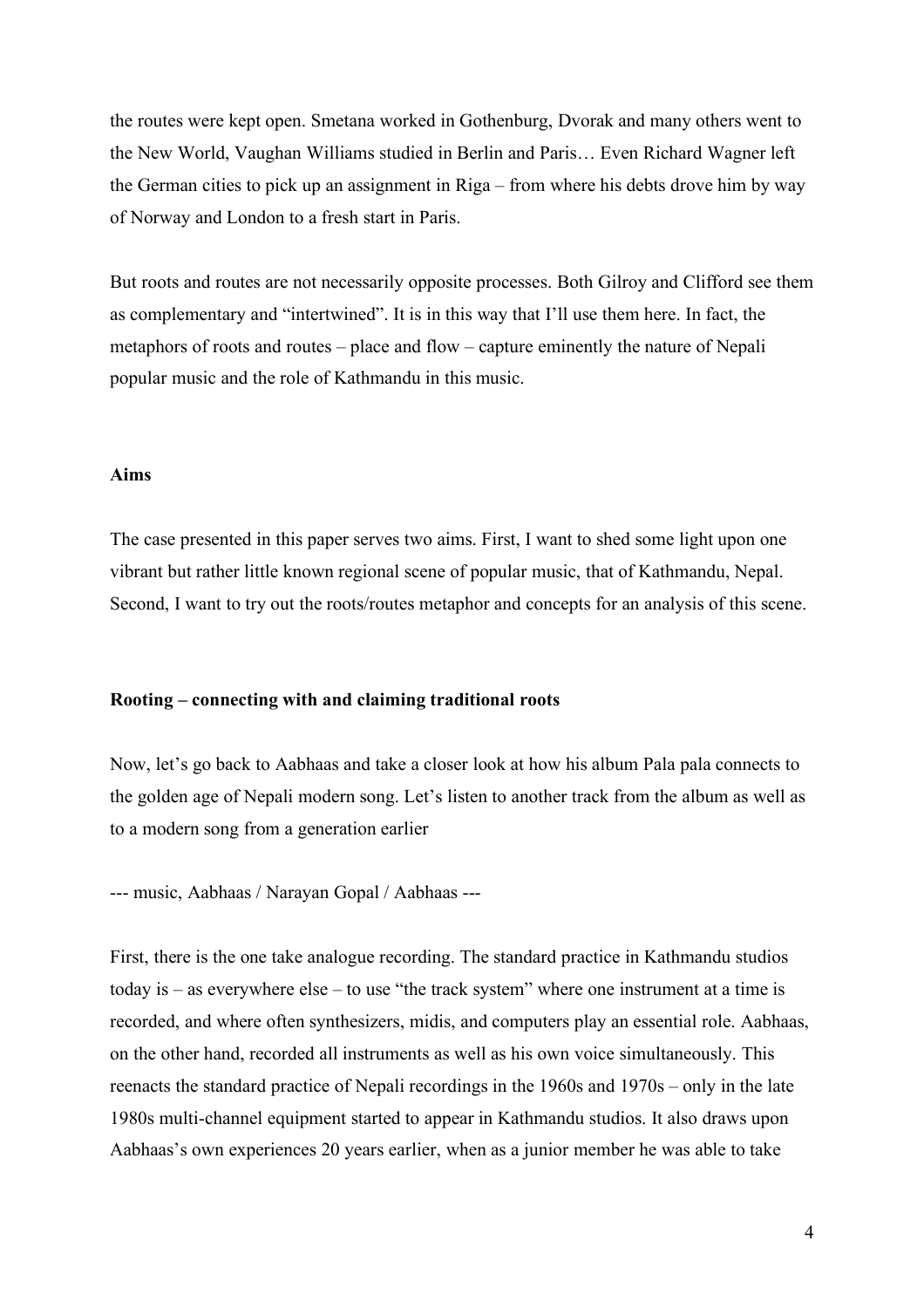part in and learn from recordings with Aasthaa Pariwaar and renowned senior artists such as Raamesh and Manjul.

Second, there is the way of singing. By choosing to spend many years studying with Amber Gurung, Aabhaas claims musical roots in the golden age of modern song.

Here, Aabhaas's musical learning looks exactly like what we find in the "roots" music that we typically know as folk or traditional music. To apprentice oneself to, and learn from an elder "tradition-bearer" brings credentials and traditional authenticity to performers within such different forms of music as South Asian raga music and Swedish folk music.

Third, there is the genre and the composition. To go into this in detail would lead to far, but Aabhaas clearly follows the musical "recipe" for modern songs of the golden age: there is the strophic structure with a refrain-verse-refrain-verse-refrain format in the lyrics and a different melody for refrain and verse. There is the emphasis on a soloist singer, whose voice is clearly foregrounded in the mix. There is the melody-driven composition – unlike what we find in Western popular music, chord sequences do not structure the composition but are secondary to and derive from the melody. The melodies, moreover, are non-repetitive: instead they are made up from a number of different musical phrases.

Fourth, there is the way all this is fleshed out in the arrangement. The very orchestra Aabhaas recorded with is very close to what Radio Nepal had at about 1980 (Grandin 2005a). And the arrangement is also of vintage modern song variety. Aabhaas told me how he first tried this sort of arrangement a few years earlier, for a concert with the senior singer Phatte Man. The singer had asked for a simple arrangement with guitar, a sitar and a flute, but Aabhaas instead suggested the old Radio Nepal type of arrangement. This means that the nonrepetitive melodies carried by the singer float over an accompaniment where chords, bass and percussion move in short, repetitive figures. Heterophony, countermelodies, chords and harmonic progressions are key features of the arrangement. So is the composed melodies for what is called "the music": the instrumental interludes between verses and refrains, and also the instrumental interjections whenever there is a rest in the vocal melody.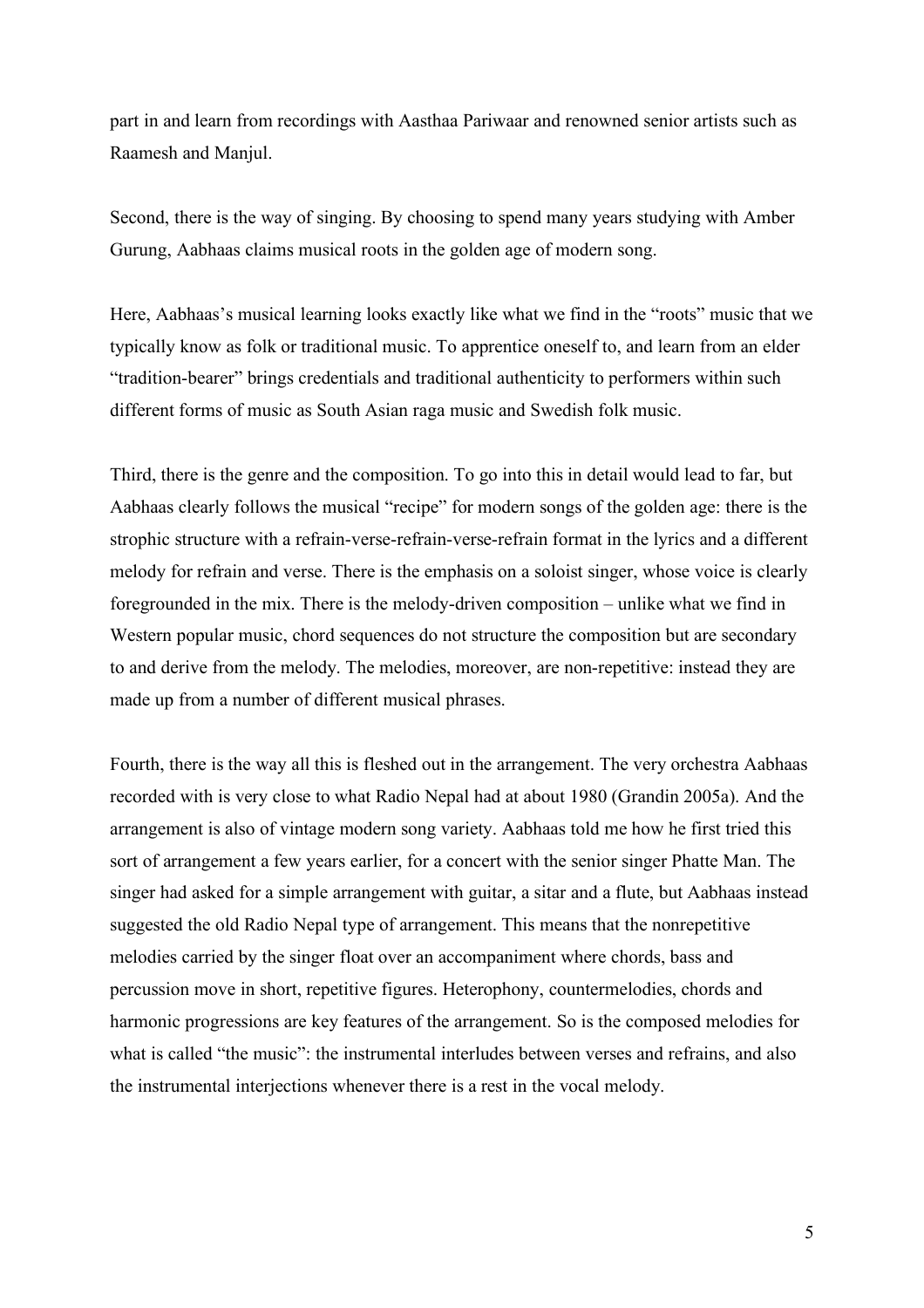During his long time of studying singing with Amber Gurung, Aabhaas was able to discuss also matters of composition and arrangement with his *guru*. For instance, on the question of counterpoint, Amber Gurung told him to go by the ears rather than by the rules.

An important feature in the arrangement and in the overall "sound" of golden age modern song is the string section, the violins. The violin-players who took part in Aabhaas's recording were educated at Narayan Gopal Sangit Kosh. This is, the musical school set up in the name of the venerated singer Narayan Gopal who died in 1990 – and located in his residence.

In all these aspects, then, Aabhaas connects with modern songs as they were recorded a generation ago, for instance with Narayan Gopal as the singer.

--- music Narayan Gopal, ma ta laliguras ---

## **Routing – routes to modern song**

Routes in the two senses of (cultural) infrastructure and (social and cultural) flows have been constitutive to modern songs.

From the 1950s onwards, Nepal's infrastructure for national integration was greatly expanded. When there were very little roads outside the Kathmandu Valley before the mid 1950s, a network of roads connecting major towns inside the country and Nepal with both India and China had been completed already by 1972, and the large growth in education and the infrastructure of communication and culture followed the same pattern. As a part of its cultural infrastructure Nepal had built institutions such as Radio Nepal, the Shri Ratna Recording Corporation, the National Theater, the Royal Nepal Film Corporation, and of course the Royal Nepal Academy (with Amber Gurung in charge of music).

Flows of people and of cultural goods followed this infrastructure. The new resources and possibilities attracted artists from various outlying villages to Kathmandu. These people included Aabhaas's mentor Raamesh, who had moved to Kathmandu in the 1960s. They also included Aabhaas's teacher, Amber Gurung, who had been recruited to Kathmandu from Darjeeling also in the 1960s. Moreover, the new infrastructure also made the task of go out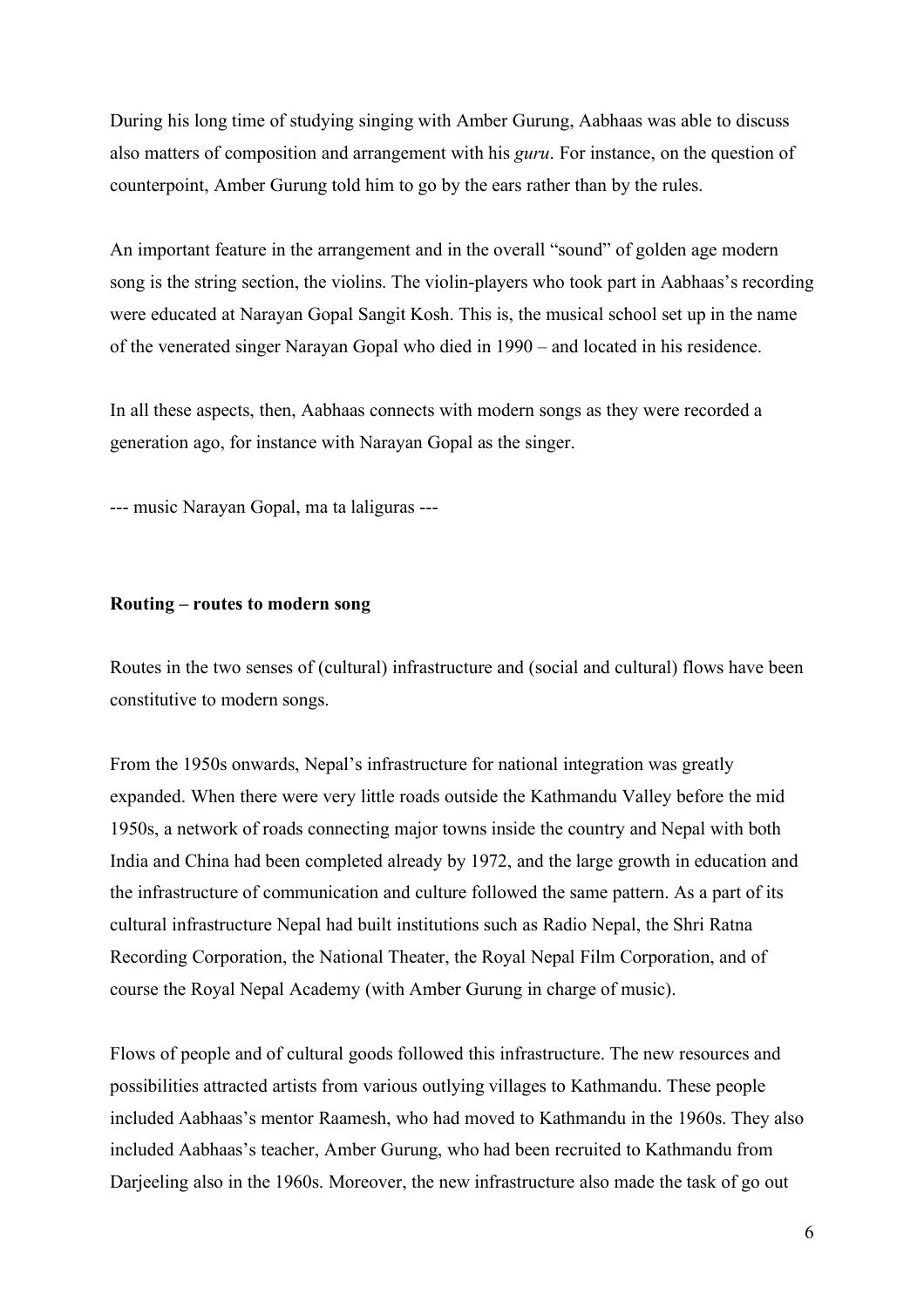from Kathmandu to the villages to "collect" folk songs and the like much more feasible, which implied that musical materials for giving a folkish, Nepali color to modern songs were routed to Kathmandu's musical scene.

But the routed goods came from much more distant places than Nepali villages. As is clear from the songs that we have heard, the modern song recipe is deliberately hybridizing. Chords, harmonic sequences, countermelodies all have been routed to Kathmandu from the West, and also the orchestra is of course a mix of Western and local/regional instruments.

## **Rooting – growing local roots**

Let's put modern songs aside for a moment. Co-residing with this genre in Kathmandu are – of course – much older musical traditions. Unlike what is often assumed about "traditional" music, Kathmandu's music is aware about its history and this is a history of routing and rooting. Various genres have been "imported" from the South in several waves – Kathmandu scholars would date some of these imports as early as the  $11<sup>th</sup>$  or  $12<sup>th</sup>$  centuries. In the process, however, these musical traditions – with their repertoires, their instruments, their performance practices – have been firmly localized and are seen as unique Kathmandu heritage (see Grandin 1997). An important part of this localization or rooting is that these musical genres all have been incorporated in Kathmandu's traditional economic, social and cultural machinery.

In the same way, Kathmandu's modern economic, social and cultural machinery has helped rooting modern songs as a firmly *local* cultural product. As it provides resources and opportunities for cultural production and outcomes for some artists and musicians, the local cultural infrastructure with radio stations, disc and cassette producers, and so on, is part of this machinery. As a social correlate of this infrastructure, a network or maybe community of artists and connoisseurs create, take part of, and discuss modern songs. Here, modern songs are part of a local musical scene that includes also a number of other, but related, genres (see further Grandin 1994, 2005a). A wider local audience takes part of modern songs from concert venues, from the radio, and from discs and cassettes.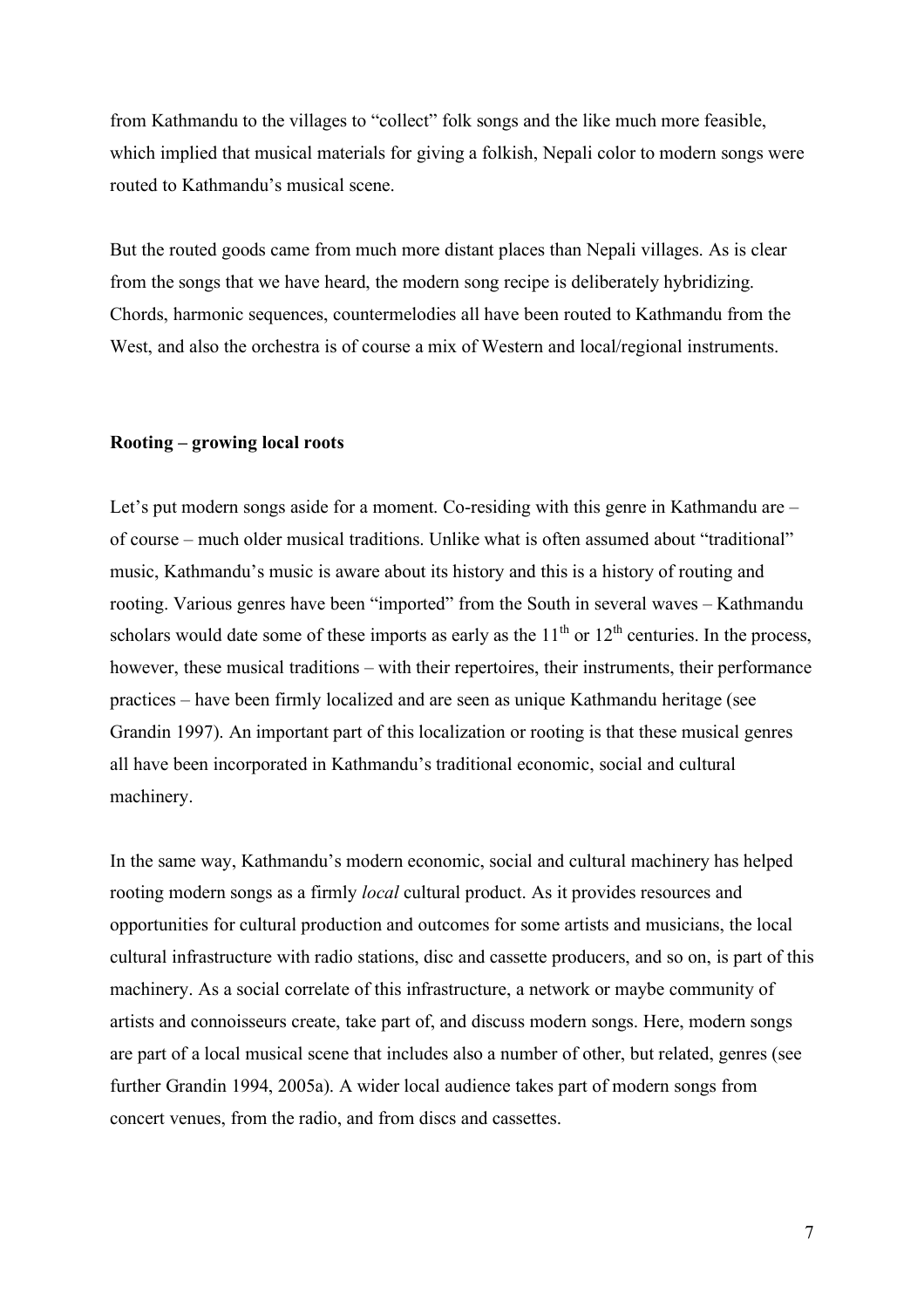## **Routing and rooting – modern songs and the Nepali national scene**

Some of the routes that have channeled cultural goods to Kathmandu's musical scene have also made modern songs part of Nepal's national culture. Radio broadcasts with modern songs have reached far out into Nepal's many remote villages – to be listened to but also maybe to be taken up in local music-making. But also artists are routed out from Kathmandu. Around 1970, Aabhaas's mentors, Raamesh and Manjul, were early (though not the first) to venture out for a year-long tour of Nepali villages. (The routing doesn't stop here. As the case of Udit Narayan Jha illustrates, some Kathmandu artists have gone on to the bigger subcontinental scene and become superstars in the Bollywood playback singing arena.)

In this way, modern song and its musical relatives has grown roots not only in Kathmandu but indeed throughout the nation (Grandin 2005b).

## **Rooting and rooting as processes – conclusions**

I have tried to demonstrate in what ways roots and routes are constitutive to a musical tradition. In the case of the specific popular music genre of Nepali modern song, ethnic, regional, and "global" cultural goods have become a universal Nepali genre.

In the case of modern song, we see how cultural goods with varying and different roots have been routed to the same "place" or musical scene, that of Kathmandu. Here, these goods have been refigured into the new genre of modern song. This genre has grown roots locally in Kathmandu, but also been routed out again and become rooted all over Nepal.

Seen in this way, Kathmandu assumes the role of a musical switchboard or router.

We are talking here about rooting and routing as *processes* – rather than just about roots and routes.

*Rooting* can take several distinct shapes. There is rooting in the sense of growing local roots, as modern songs have done in both Kathmandu and in Nepal. These songs become experienced and perceived as meaningfully connected to a certain *locality* by people who also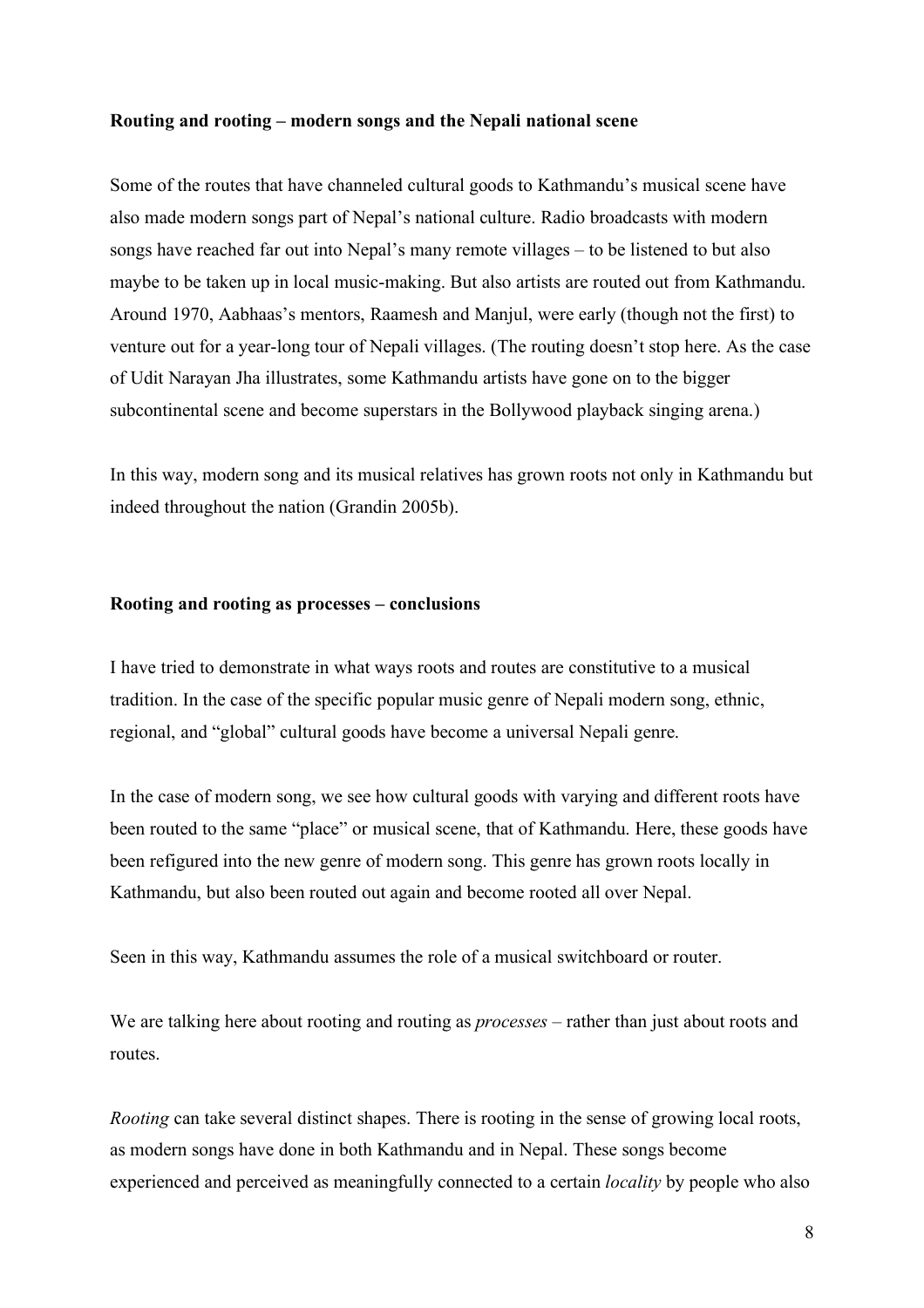perceive themselves attached to this locality. Of course, roots may grow by themselves but they can also be groomed.

But there is also rooting in the sense of claiming, reenacting, and maybe reviving a tradition as one's roots, as Aabhaas has done with modern songs of the golden age.

Maybe rooting and routing is best understood as an unfolding sequence. What has roots in one place is routed, grows new roots, becomes rerouted and rerooted… Specific local scenes act as nodes in these processes; they are also sites of hybridization; here routed goods are accommodated to local conditions. Though people may claim it as their own, music does not belong to a place. This is true in two ways. First, any major culture will have a lot of imported musical goods in "its own music". But moreover, whatever is developed in one place will be diffused to other places, and in this way, the place of origin loses its "ownership" of its musical creations. Once they have migrated to new places, they will be re-interpreted and utilized in new ways in new places. Chinese sheng music, a blues harmonica solo, Scandinavian folk tunes on the accordion, South Asian harmonium-accompanied hymnsinging are all connected in the historical process of musical migration, but the local adaptions are so different that the connection hardly suggests itself to the listener.

One can of course go on further with these metaphorically based concepts. Like Cohen (1997) one might explore further the gardening roots of the metaphor. A question that can come up here is, can roots be brought along or are they shed? The two notions are not really symmetric: roots are something that people or cultural things have whereas routes are something that they use. Roots are properties, routes are means.